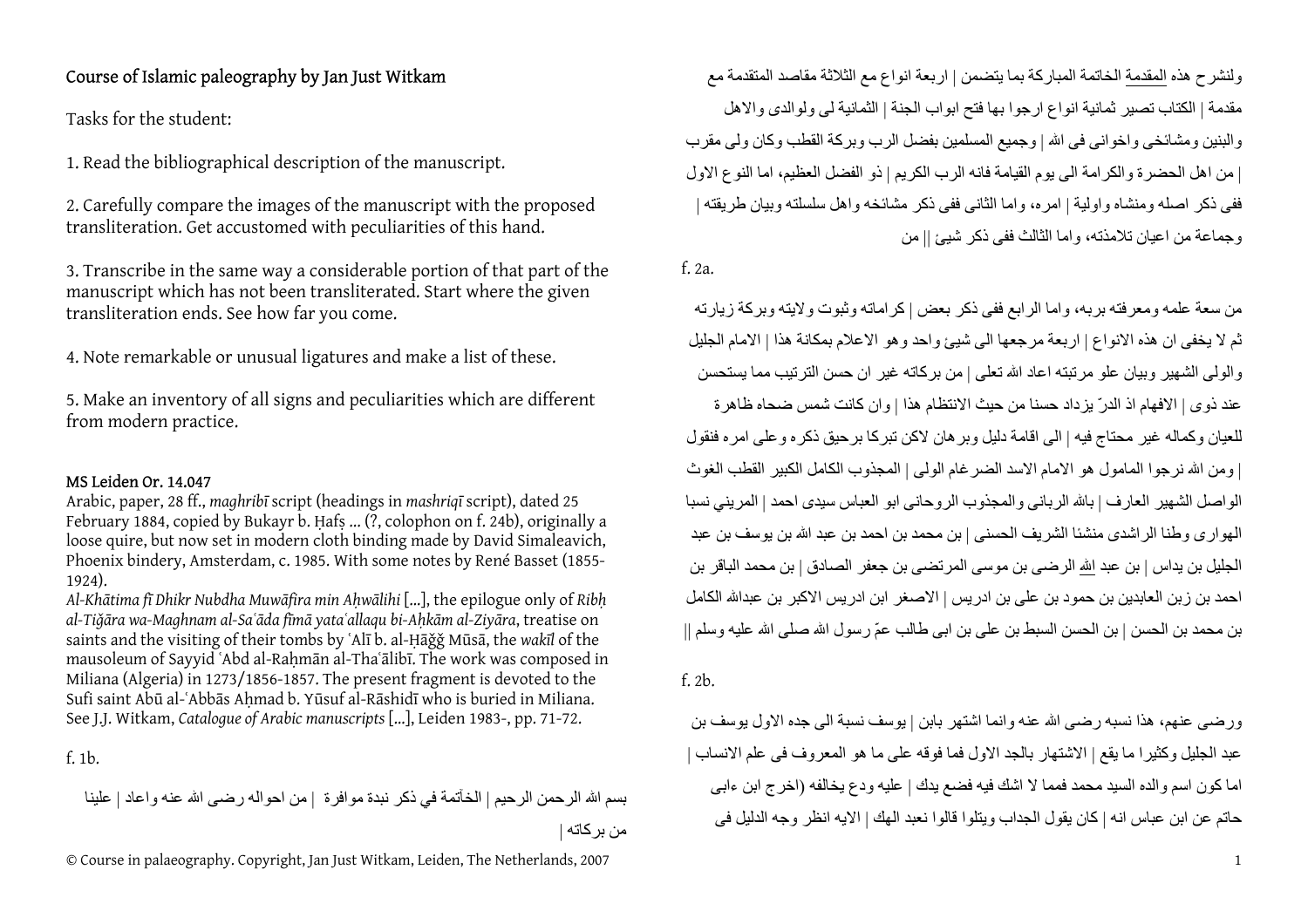$\mathcal{L}_Y$ finis على معدّ من وقرائز مقاصر وها تمدّ من لعلامة والحبى المعلمة سيرعلى براعا المصر كرند واعير عنقولة عي خط من المذكور ٥ ، ق وسعيد عمل المديد مستحدوله Destin in 29. We can a sin in Roal from it which and the si cellula disse di la gota isto shall at 1 into 1 x 15 can be shown to be alleged (A) my Days L. Day C.A. (200, St. Slap) la News of datable soldier the complete the could be well as after which contrib a Sind for her to write a sure days by

A fragment of *Ribḥ al-Tiǧāra wa-Maghnam al-Saʿāda f<sup>ī</sup>mā yata<sup>ʿ</sup>allaqu bi-<sup>A</sup>ḥkām al-Ziy<sup>ā</sup>ra*, a treatise on saints and the visiting of their tombs by ʿAl<sup>ī</sup> b. al-Ḥāǧǧ Mūs<sup>ā</sup>. MS Leiden Or. 14.047, f. 24b. Colophon.

مسالك الحنفاء للجلال | السيوطى واصله الخ) واصله رضى االله عنه من مدينة | مراآش بالمغرب الاقصى رحل منها جده الاول سيدى احمد | او ابوه سيدى عبداالله فاستوطن قلعة بنى راشد فتسللت | بها ذريته ولذا وصف الشيخ سيدى احمد بن يوسف فى بستان | الازهار بكونه الراشدى النسب والدار ثم ظفر بغريس | وهى ارض بنى يفدن التى اصلها لبنى راشد على ما ياتى بيانه | ولما فاجاته الفتوحات الالاهية وظهرت عليه الاسرار | الربانية انكروا عليه علي ما هو المعروف من احوال القوم رضى | الله عنهم ثم رجع الى قلعة بنى راشد وبها كانت | نشاته ومعظم مقامه وقد كان ر حل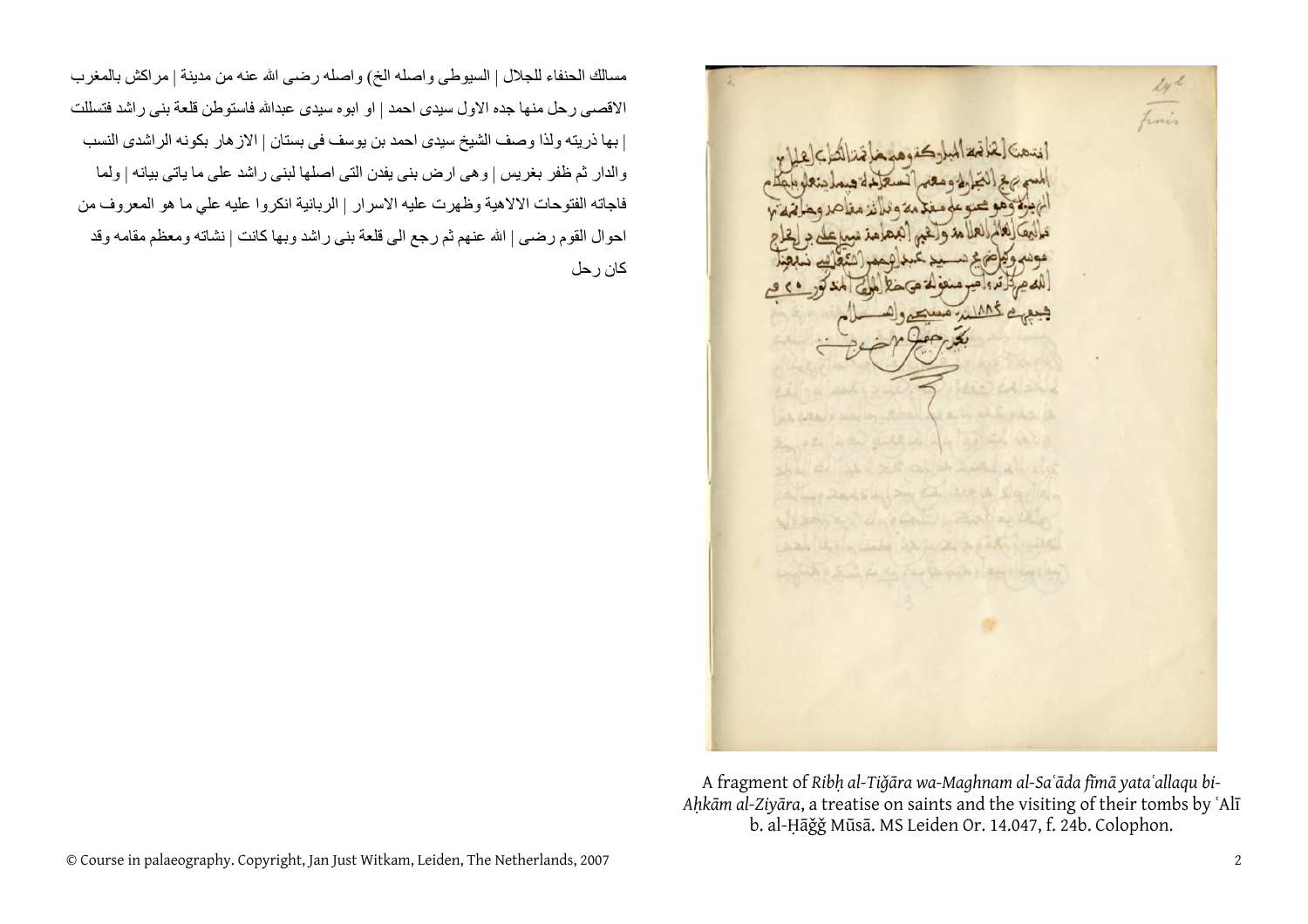م منبع و و المد ap LRy, ap as as applica  $\bigotimes$  $\mathcal{R}$ Golde  $\overline{\mathcal{M}}$ عوام ده، دمه  $|\mathcal{A}|$  or  $\alpha$ lo Langay Riggard  $\overline{G}$ 

© Course in palaeography. Copyright, Jan Just Witkam, Leiden, The Netherlands, 2007 <sup>3</sup> A fragment of Ribḥ al-Tiğāra wa-Maghnam al-Saʿāda fīmā yataʿallaqu bi-Aḥkām al-Ziyāra, a treatise on saints and the visiting of their tombs by ʿAlī b. al-Ḥāǧǧ <sup>M</sup>ūs<sup>ā</sup>. MS Leiden Or. 14.047, ff. 1b-2a. Beginning of the text.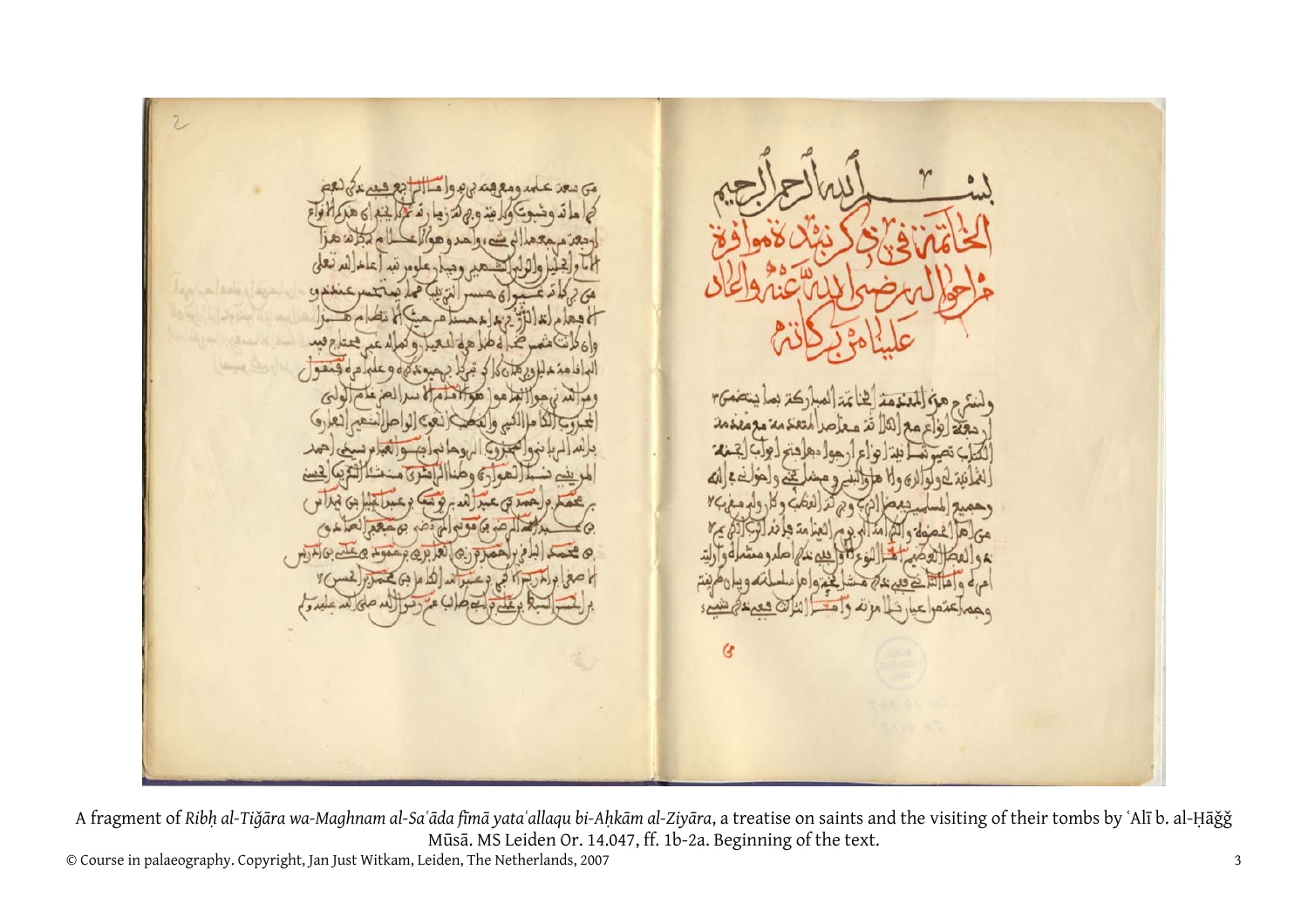$-2240060$  $P$  s GL عملا لحق  $12200$  $V$   $AB =$ un Cal  $916$  $969700$ شكينه ودا  $\frac{1}{2}$  $(2)$ تسعفر hal 20 L Such de caa 25 ind led an  $\sim$ أمه هـ دن  $x = 12$ مسلام يستوجها

Cerapporteration براكه كمدله صفا (شجس احمدبوه دها متع بالمحمد هوم لغار قسم  $A \cup A$  $\tilde{a}$ موشكند تسم حمد زروووعليد حبا الع بارى لم تلمسار بصرفع مما يزا

A fragment of Ribh al-Tiğāra wa-Maghnam al-Sa'āda fīmā yata'allaqu bi-Aḥkām al-Ziyāra, a treatise on saints and the visiting of their tombs by ʿAlī b. al-Ḥāǧǧ Mūsā. MS Leiden Or. 14.047, ff. 2b-3a.

© Course in palaeography. Copyright, Jan Just Witkam, Leiden, The Netherlands, 2007 <sup>4</sup>